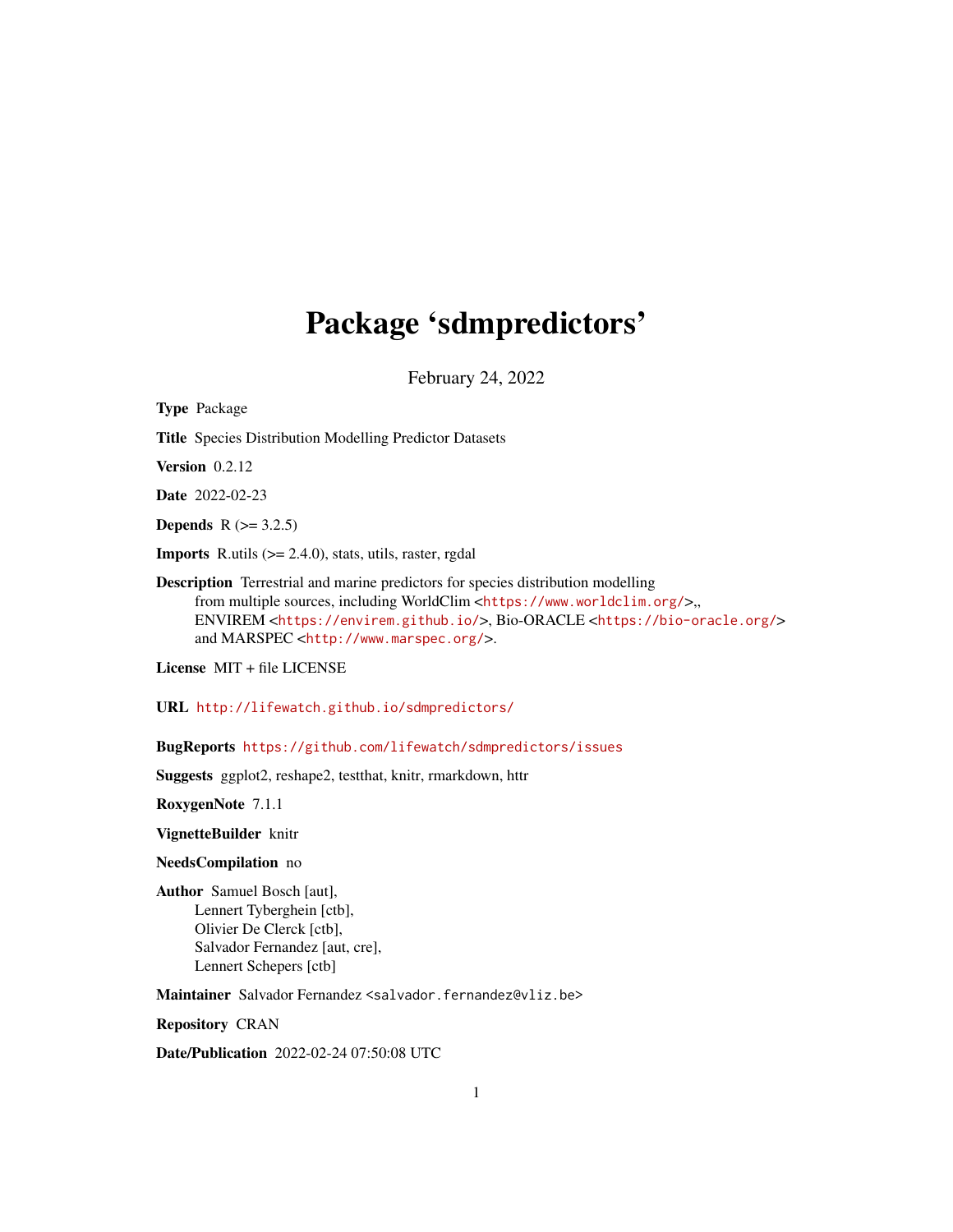## <span id="page-1-0"></span>R topics documented:

|       | -3                        |
|-------|---------------------------|
|       | $\overline{4}$            |
|       | $\overline{5}$            |
|       | 5                         |
|       | -6                        |
|       | -7                        |
|       | $\overline{\phantom{0}}8$ |
|       |                           |
|       | -9                        |
|       |                           |
|       |                           |
|       |                           |
|       |                           |
|       |                           |
|       |                           |
|       |                           |
|       |                           |
|       |                           |
|       |                           |
| Index | 19                        |
|       |                           |

calculate\_statistics *Calculate statistics for a given raster.*

### Description

Method used to calculate the statistics of all layers. It can be re-used to calculate statistics for a cropped version of the rasters.

### Usage

calculate\_statistics(layercode, raster)

### Arguments

| lavercode | character. Name of the layer.                                 |
|-----------|---------------------------------------------------------------|
| raster    | RasterLayer. The raster you want to calculate statistics for. |

### Value

A dataframe with the layercode and all basic statistics.

### See Also

[layer\\_stats](#page-8-1)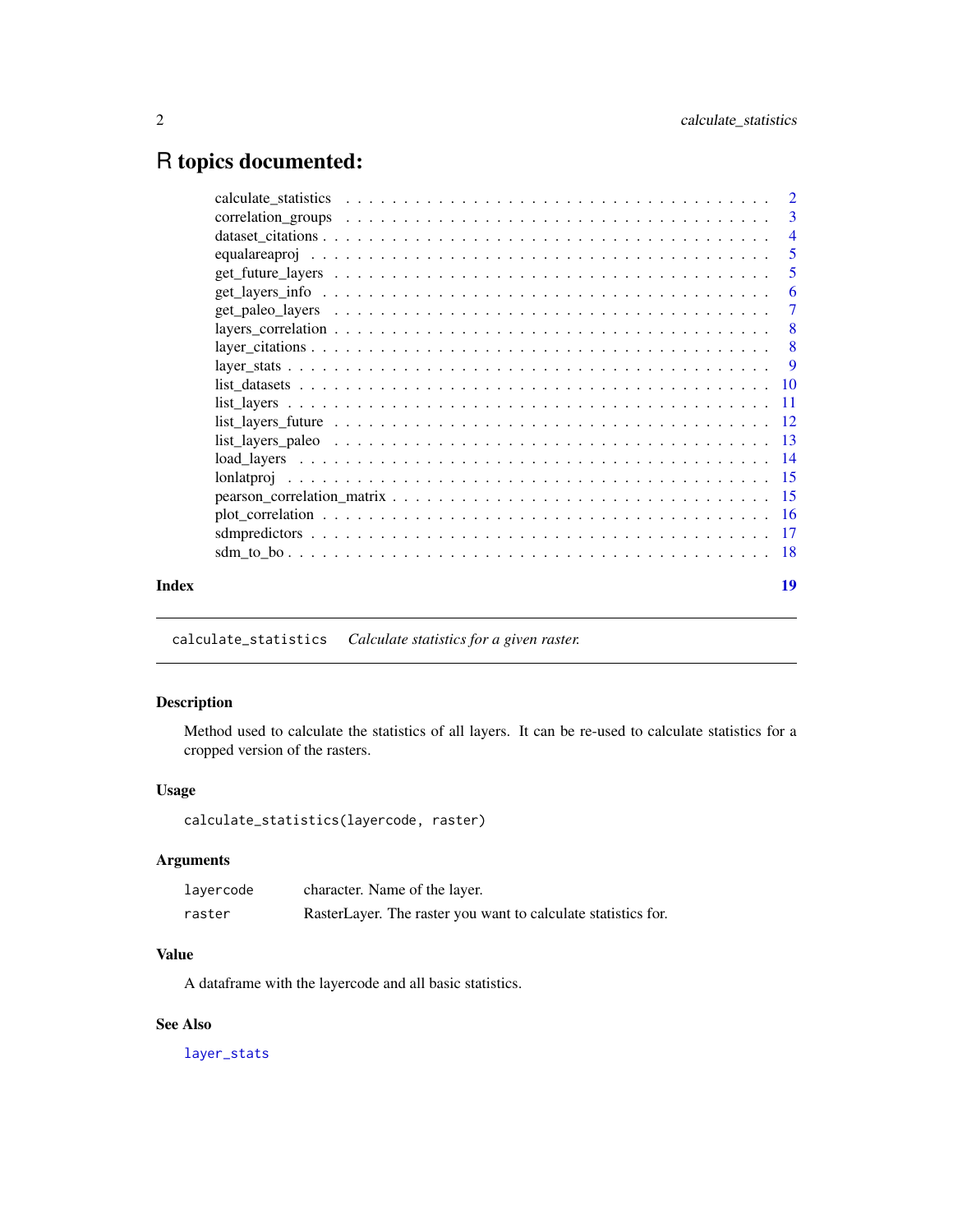### <span id="page-2-0"></span>correlation\_groups 3

#### Examples

```
## Not run:
# calculate statistics of the SST and salinity in the Baltic Sea
# warning using tempdir() implies that data will be downloaded again in the
# next R session
x <- load_layers(c("BO_sstmax", "BO_salinity"), datadir = tempdir())
e <- extent(13, 31, 52, 66)
baltics \leq crop(x, e)
View(rbind(calculate_statistics("SST Baltic Sea", raster(x, layer = 1)))
           calculate_statistics("Salinity Baltic Sea", raster(x, layer = 2)))
## End(Not run)
```
<span id="page-2-1"></span>correlation\_groups *Groups layers based on the Pearson correlation*

#### Description

correlation\_groups returns groups of layer codes such as each layer from one group has an absolute Pearson product-moment correlation coefficient (Pearson's r) that is smaller than the maximum\_correlation (default 0.7) with each variable in any other group. The correlation values of quadratic layers are used for creating the groups but only non quadratic layer codes are returned.

#### Usage

correlation\_groups(layers\_correlation, max\_correlation=0.7)

#### Arguments

layers\_correlation

matrix or dataframe. A square matrix with the layers correlations you want to group.

max\_correlation

number. The maximum correlation 2 layers may have before they are put in the same correlation group.

#### Value

A list of vectors with each vector containing the layer codes of one correlation group.

### References

Dormann, C. F., Elith, J., Bacher, S., Buchmann, C., Carl, G., Carre, G., ... Lautenbach, S. (2013). Collinearity: a review of methods to deal with it and a simulation study evaluating their performance. Ecography, 36(1), 027-046. doi:10.1111/j.1600-0587.2012.07348.x Barbet-Massin, M. & Jetz, W. (2014). A 40-year, continent-wide, multispecies assessment of relevant climate predictors for species distribution modelling. Diversity and Distributions, 20(11), 1285-1295. doi:10.1111/ddi.12229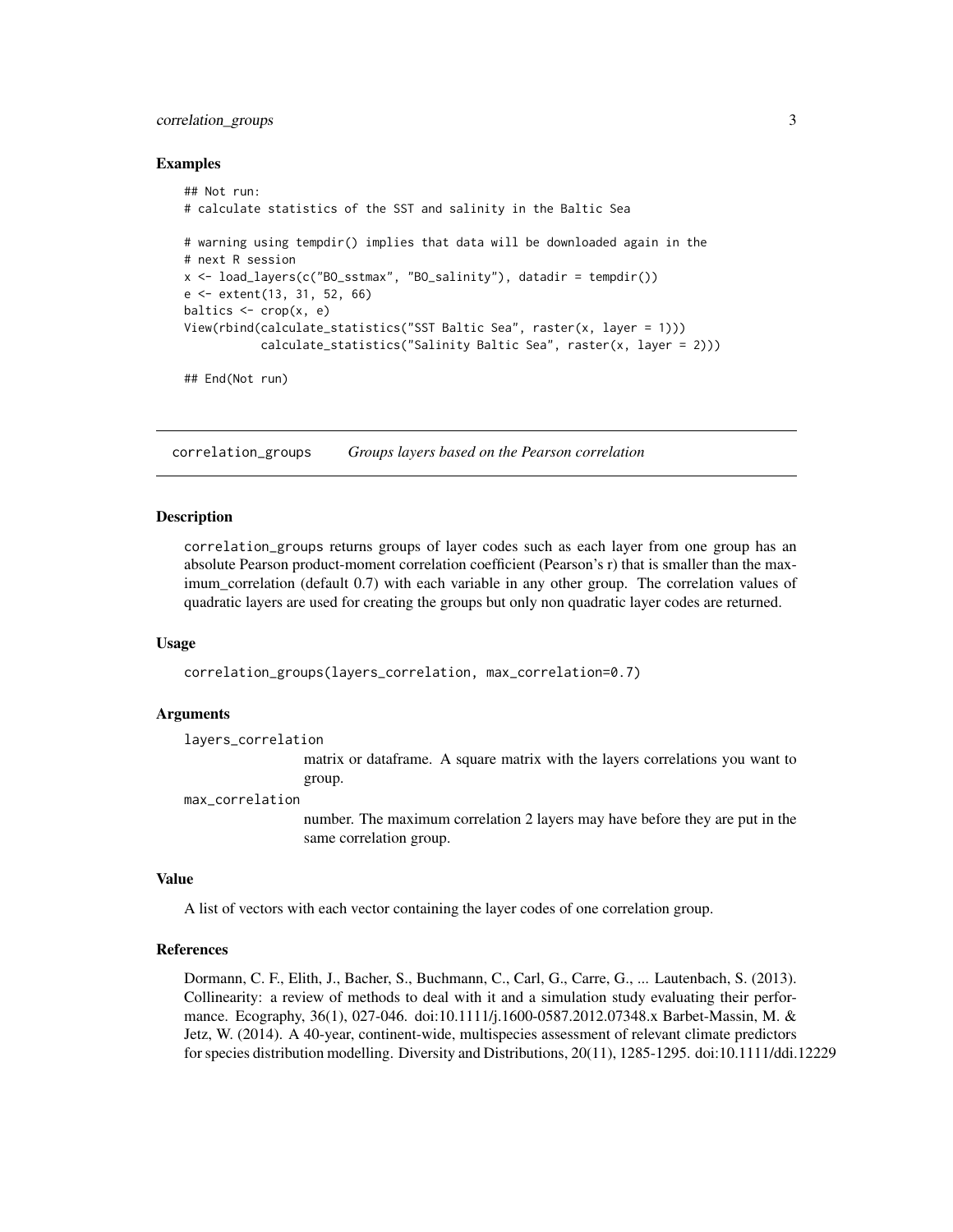### See Also

[layers\\_correlation](#page-7-1) [list\\_layers](#page-10-1) [layer\\_stats](#page-8-1)

#### Examples

```
corr <- layers_correlation(c("BO_calcite", "BO_damin", "MS_bathy_5m"))
print(corr)
print(correlation_groups(corr, max_correlation=0.6))
```
dataset\_citations *Generate dataset citations*

#### Description

dataset\_citations returns dataset citations as text or as "[bibentry](#page-0-0)" objects.

### Usage

```
dataset_citations(datasets = c(), astert = TRUE)
```
#### Arguments

| datasets | character vector. Code of the datasets. When no datasets are provided (default),<br>then all citations are returned.    |
|----------|-------------------------------------------------------------------------------------------------------------------------|
| astext   | logical. When TRUE (default), then citations are returned as text otherwise they<br>are returned as "bibentry" objects. |

### Details

Note that in order to generate a full list of citations it is preferable to run the [layer\\_citations](#page-7-2) function.

### Value

Either a character vector or a list of "[bibentry](#page-0-0)" objects.

#### See Also

[layer\\_citations](#page-7-2), [bibentry](#page-0-0), [list\\_datasets](#page-9-1)

```
# print the Bio-ORACLE citation
print(dataset_citations("Bio-ORACLE"))
# print all citations as Bibtex
print(lapply(dataset_citations(astext = FALSE), toBibtex))
```
<span id="page-3-0"></span>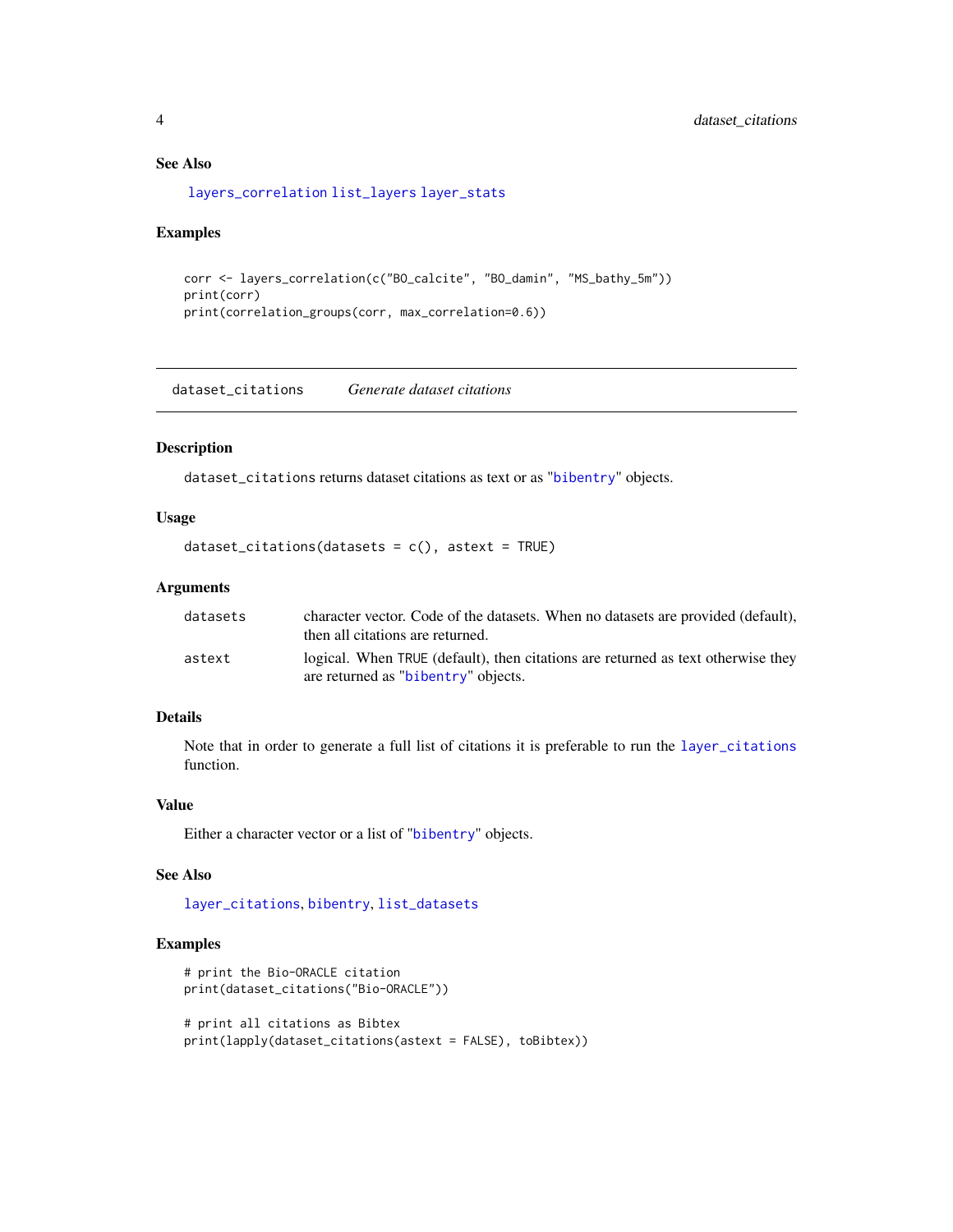<span id="page-4-2"></span><span id="page-4-0"></span>equalareaproj *World Behrmann equal area coordinate reference system (ESRI:54017), used when using load\_layers with equal\_area = TRUE*

### Description

World Behrmann equal area coordinate reference system (ESRI:54017), used when using load\_layers with equal\_area = TRUE

### Usage

equalareaproj

### Format

An object of class CRS of length 1.

<span id="page-4-1"></span>

| get_future_layers | Get the name of future climate layer(s) based on the current climate |
|-------------------|----------------------------------------------------------------------|
|                   | layer(s)                                                             |

### Description

get\_future\_layers returns information on the future climate layers for the matching current climate layers.

### Usage

get\_future\_layers(current\_layer\_codes, scenario, year)

### Arguments

| current_layer_codes |                                                                                                                                         |
|---------------------|-----------------------------------------------------------------------------------------------------------------------------------------|
|                     | character vector. Code(s) of the current climate layers either as a character vec-<br>tor or as the data frame provided by list_layers. |
| scenario            | character vector. Climate change scenario, e.g. "B1", "A1B", "A2".                                                                      |
| year                | integer. Year for which you want the climate change prediction, e.g. 2100, 2200.                                                        |

### Details

Stops with an exception if no matching future climate layer was found for one or more of the provided current climate layer codes.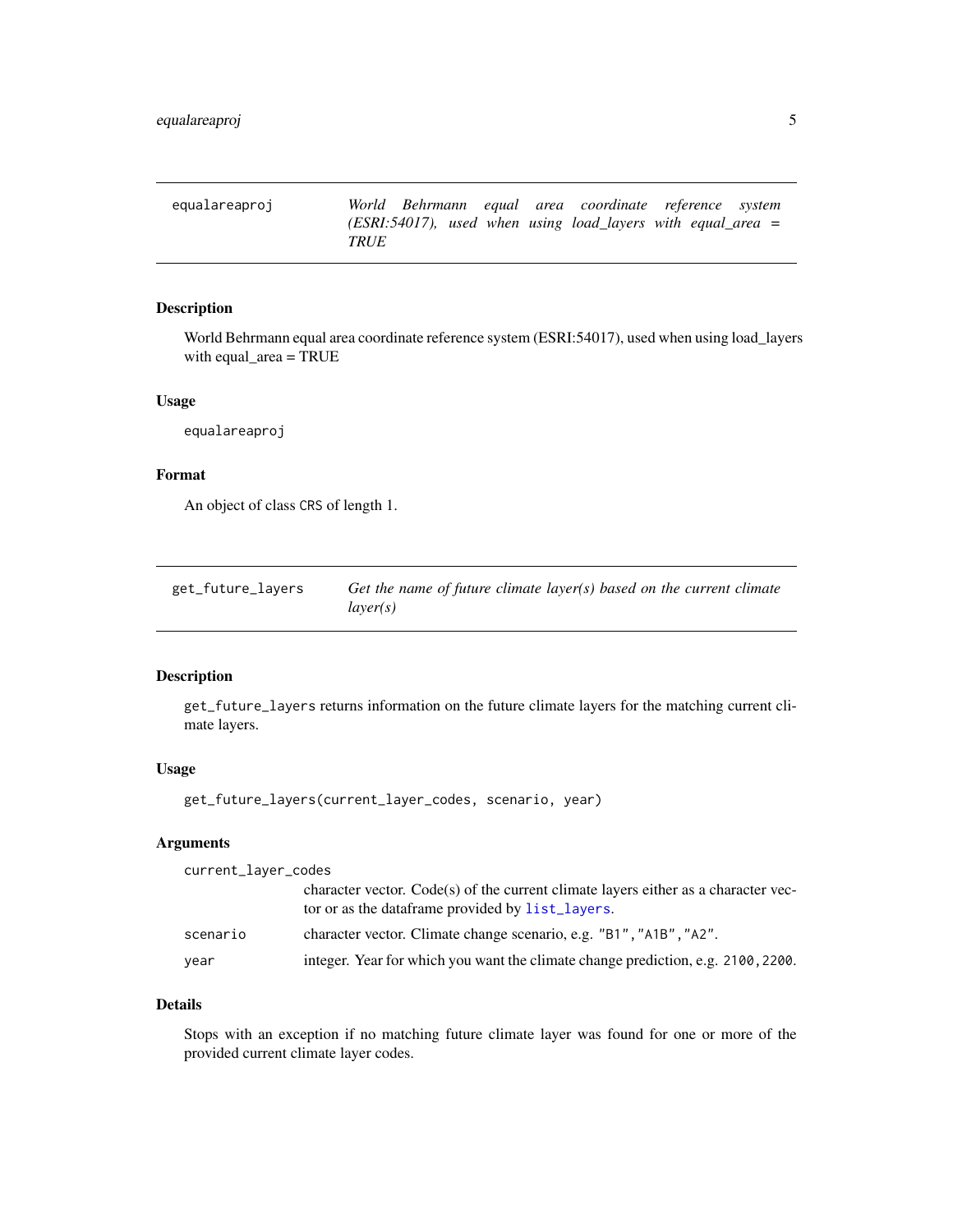### <span id="page-5-0"></span>Value

A dataframe with information on the future layer(s) matching the provided current layer(s).

#### See Also

[list\\_layers\\_future](#page-11-1), [list\\_layers](#page-10-1), [load\\_layers](#page-13-1)

#### Examples

```
future_layers <- get_future_layers(c("BO_salinity", "BO_sstmean"),
                                   scenario = "B1", year = 2100)
future_layers$layer_code
```
get\_layers\_info *Layer info for specific layer codes*

### Description

get\_layers\_info returns all detailed information on the current or future climate layers of one or more datasets.

#### Usage

```
get_layers_info(layer_codes = c())
```
### Arguments

layer\_codes character vector. Vector with the layer codes of the layers you want the full information for. This can also be a dataframe with as column layer\_code.

### Value

A list with four dataframes common, current, future and paleo, the common dataframe contains data for all shared columns in the other three dataframes. The other dataframes contain all detailed information on the layer(s) matching the layer codes. By default information for all layers is returned.

### See Also

[list\\_layers](#page-10-1), [list\\_layers\\_future](#page-11-1), [list\\_layers\\_paleo](#page-12-1), [load\\_layers](#page-13-1)

```
info <- get_layers_info(c("BO_salinity", "BO_B1_2100_salinity"))
info$common
info$current
info$future
info$paleo
```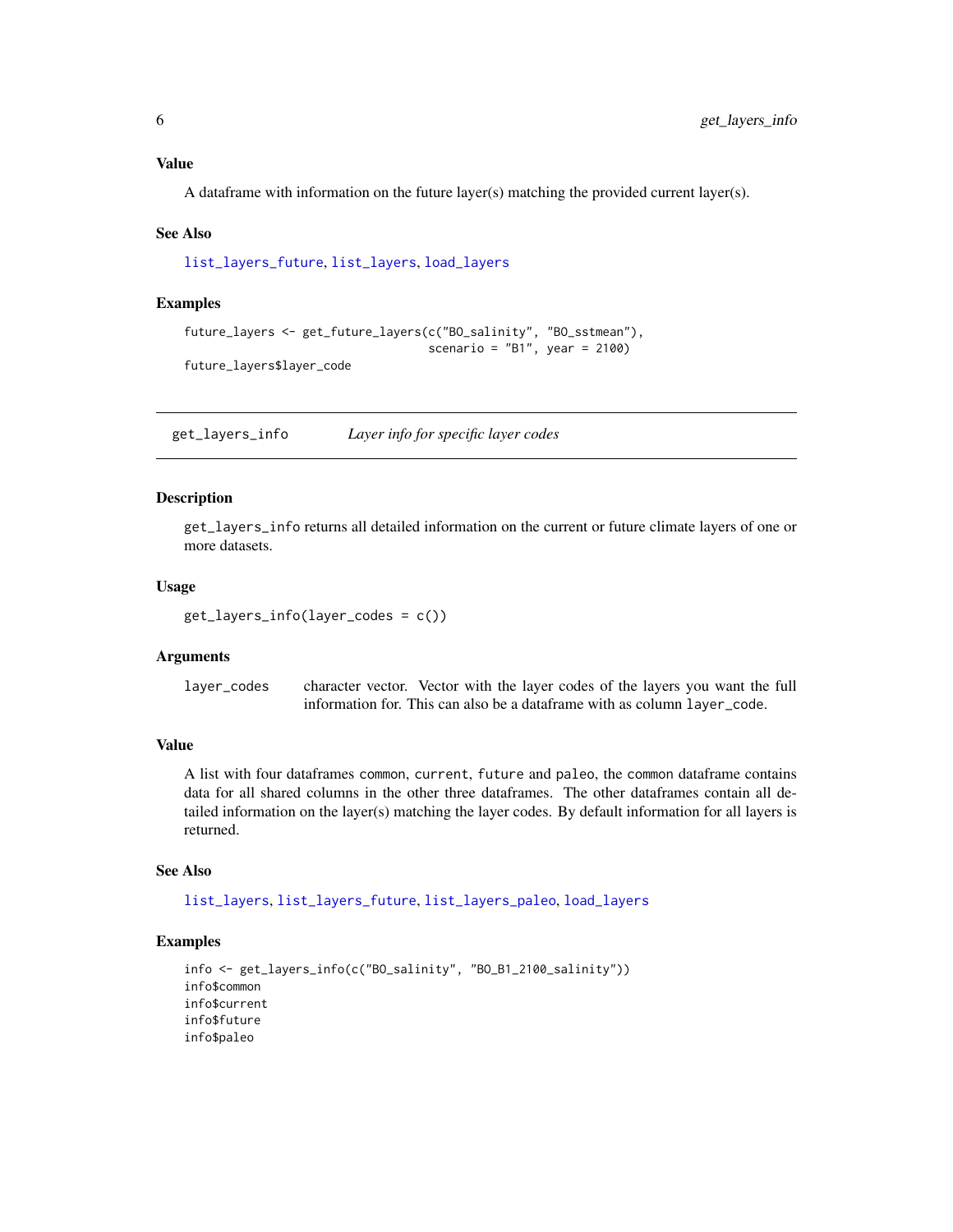<span id="page-6-1"></span><span id="page-6-0"></span>

### Description

get\_paleo\_layers returns information on the future climate layers for the matching current climate layers.

### Usage

```
get_paleo_layers(current_layer_codes, model_name = NA, epoch = NA,
 years_ago = NA)
```
### Arguments

| current_layer_codes |                                                                                                                                         |
|---------------------|-----------------------------------------------------------------------------------------------------------------------------------------|
|                     | character vector. Code(s) of the current climate layers either as a character vec-<br>tor or as the data frame provided by list_layers. |
| model_name          | character vector. Paleo climate model name see the model name column in the<br>result from list_layers_paleo.                           |
| epoch               | character vector. Epoch for which you want the paleo layer, e.g. "mid-Holocene", "Last<br>Glacial Maximum".                             |
| years_ago           | integer. Years for which you want the paleo layer, e.g. 6000, 21000.                                                                    |

### Details

Stops with an exception if no matching paleo layer was found for one or more of the provided current climate layer codes.

### Value

A dataframe with information on the paleo layer(s) matching the provided current layer(s).

### See Also

[list\\_layers\\_paleo](#page-12-1), [list\\_layers](#page-10-1), [load\\_layers](#page-13-1)

```
paleo_layers <- get_paleo_layers("MS_biogeo08_sss_mean_5m", years_ago = 6000)
paleo_layers$layer_code
```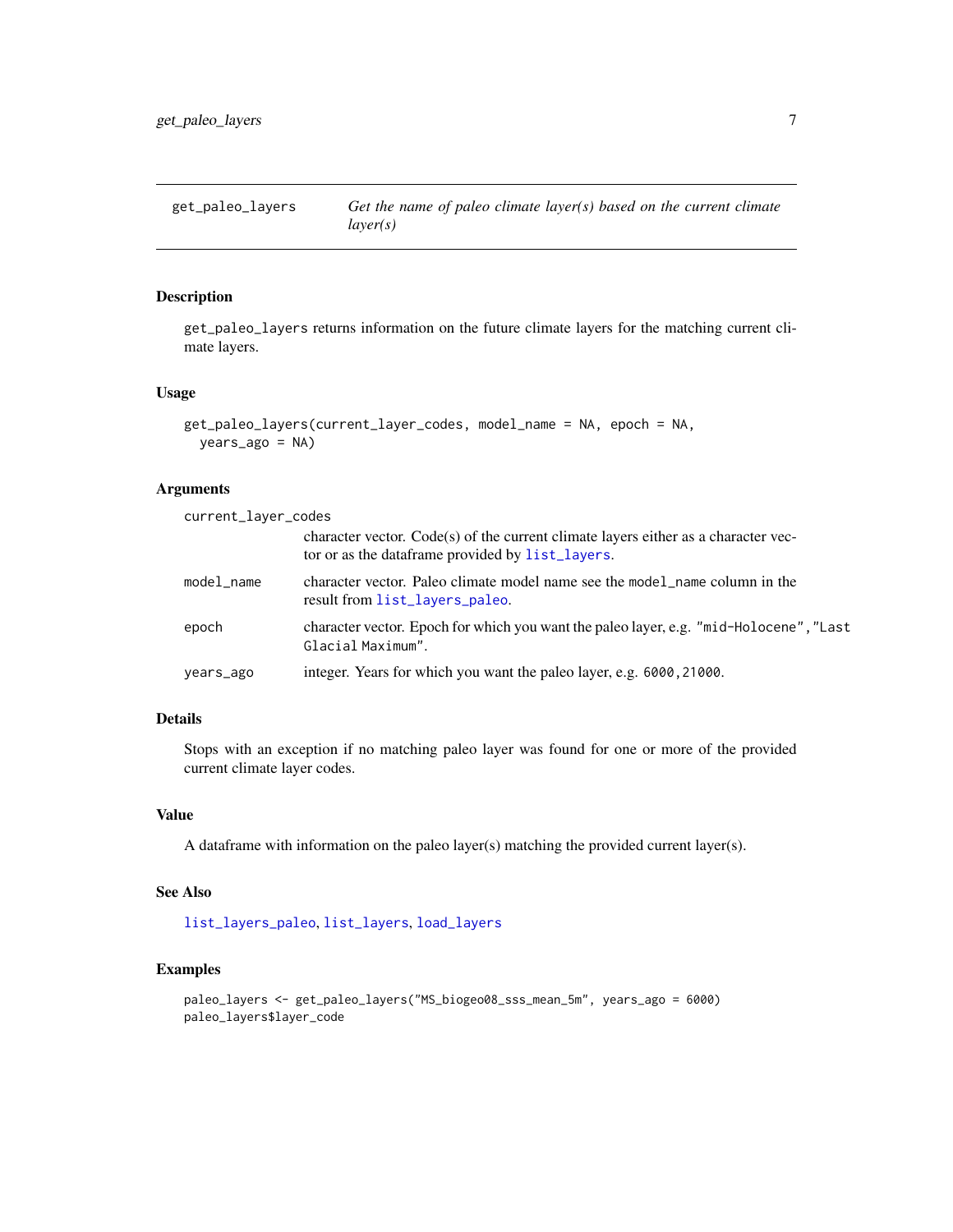<span id="page-7-1"></span><span id="page-7-0"></span>layers\_correlation *Gives the Pearson correlation between layers*

#### Description

layers\_correlations returns the Pearson product-moment correlation coefficient (Pearson's r) for every combination of the give layercodes. The correlation between a terrestrial and a marine layer has been set to NA.

#### Usage

```
layers_correlation(layercodes = c())
```
### Arguments

layercodes character vector or dataframe. Codes of the layers, you want the correlation matrix of, as a character vector or a dataframe with a "layer\_code" column. With the default empty vector the correlation between all layers is returned.

### Value

A dataframe with the Pearson product-moment correlation coefficients.

### See Also

[list\\_layers](#page-10-1) [layer\\_stats](#page-8-1) [correlation\\_groups](#page-2-1) [plot\\_correlation](#page-15-1)

#### Examples

```
# correlation of the first 10 layers
layers_correlation()[1:10,1:10]
layers_correlation(c("BO_calcite", "MS_bathy_5m"))
layers_correlation(c("BO_calcite", "MS_bathy_5m"))
```
<span id="page-7-2"></span>layer\_citations *Generate citations for all layers*

### Description

layer\_citations returns layer citations as text or as "[bibentry](#page-0-0)" objects.

### Usage

```
layer_citations(layers = c(), astext = TRUE)
```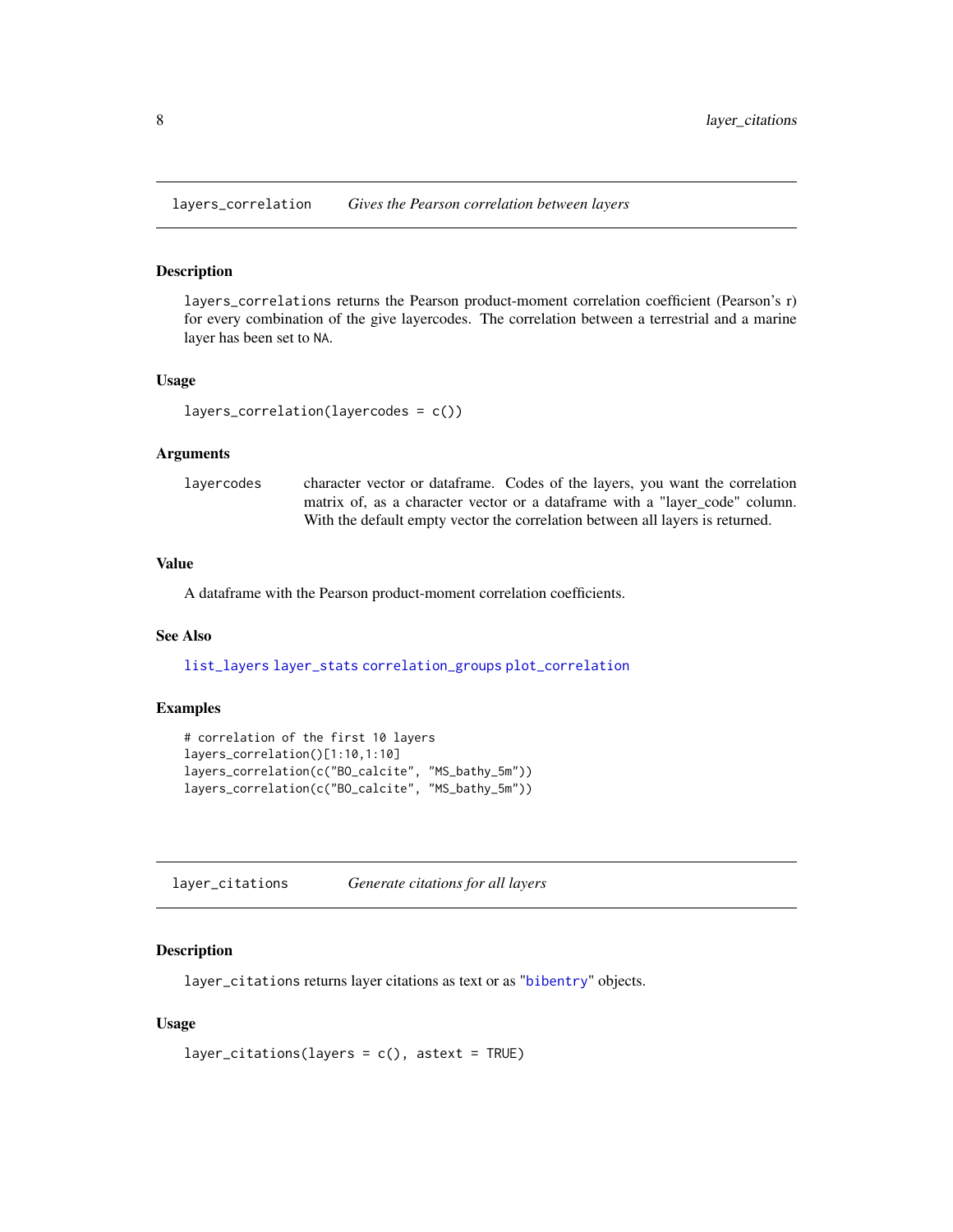### <span id="page-8-0"></span>layer\_stats 9

#### Arguments

| lavers | character vector. Code of the layers from past, current and future climate layers.<br>When no layers are provided (default), then all citations are returned. |
|--------|---------------------------------------------------------------------------------------------------------------------------------------------------------------|
| astext | logical. When TRUE (default), then citations are returned as text otherwise they<br>are returned as "bibentry" objects.                                       |

### Details

Note that for some layers multiple references are returned as some of the predictors have been published separately.

### Value

Either a character vector or a list of "[bibentry](#page-0-0)" objects.

### See Also

[layer\\_citations](#page-7-2), [bibentry](#page-0-0), [list\\_datasets](#page-9-1)

#### Examples

```
# print the citation for the Bio-ORACLE salinity layer
print(layer_citations("BO_salinity"))
# print the citation for a MARSPEC paleo layer
print(layer_citations("MS_biogeo02_aspect_NS_21kya"))
# print all citations as Bibtex
```

```
print(lapply(layer_citations(astext = FALSE), toBibtex))
```
<span id="page-8-1"></span>layer\_stats *Gives basic layer statistics*

#### Description

layer\_stats returns basic statistics (minimum, q1, median, q3, maximum, median absolute deviation (mad), mean, standard deviation (sd)) for each given layercode.

#### Usage

 $layer\_stats(layercodes = c())$ 

### Arguments

layercodes character vector or dataframe. Codes of the layers you want the basic statistics of as a character vector or a dataframe with a "layer\_code" column. With the default empty vector all statistics are returned.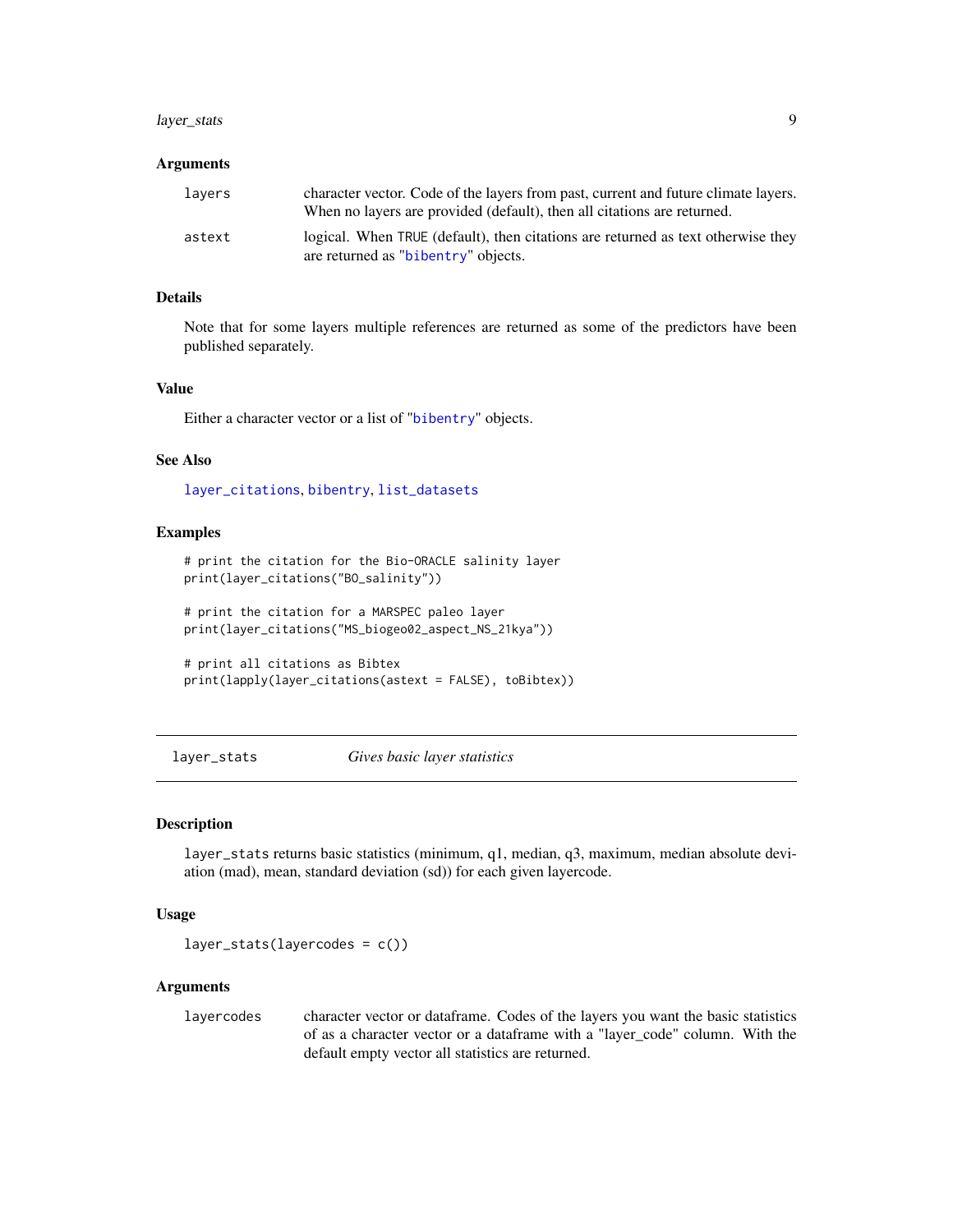<span id="page-9-0"></span>A dataframe with basic statistics about each given layercode.

### See Also

[list\\_layers](#page-10-1) [layers\\_correlation](#page-7-1)

### Examples

```
# layer stats for the first 10 layers
layer_stats()[1:10,]
layer_stats(c("BO_calcite", "MS_bathy_5m"))
```
<span id="page-9-1"></span>list\_datasets *Lists the supported datasets*

### Description

list\_datasets returns information on the supported datasets.

#### Usage

```
list_datasets(terrestrial = NA, marine = NA, freshwater = NA)
```
### Arguments

| terrestrial | logical. When TRUE, then datasets that only have terrestrial data (seamasked) are<br>returned. |
|-------------|------------------------------------------------------------------------------------------------|
| marine      | logical. When TRUE, then datasets that only have marine data (landmasked) are<br>returned.     |
| freshwater  | logical. When TRUE, then datasets that only have freshwater data are returned.                 |

### Details

By default it returns all datasets, when both marine, freshwater and terrestrial are FALSE then only datasets without land- nor seamasks are returned.

### Value

A dataframe with information on the supported datasets.

### See Also

[list\\_layers](#page-10-1), [list\\_layers\\_future](#page-11-1), [list\\_layers\\_paleo](#page-12-1)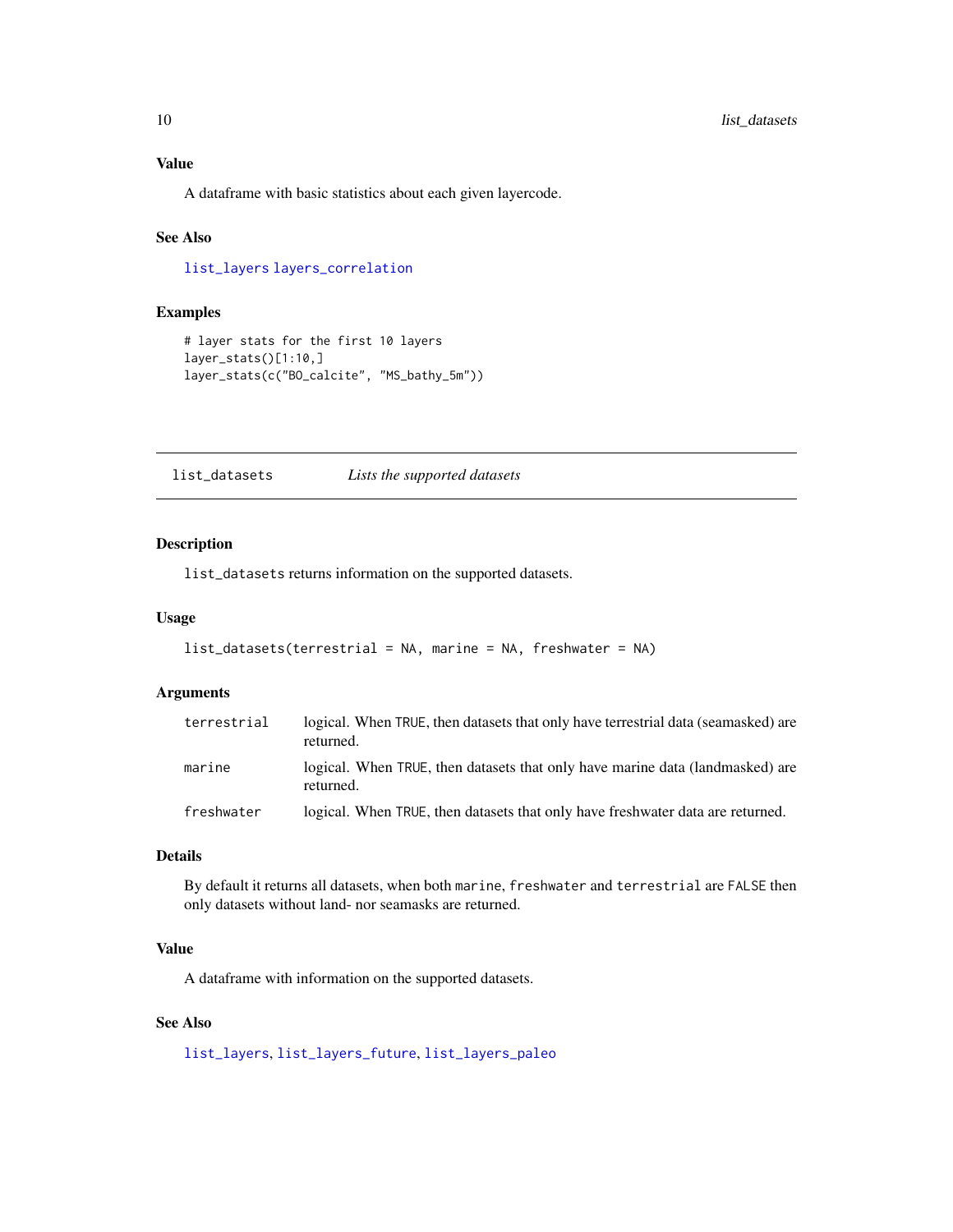#### <span id="page-10-0"></span>list\_layers 11

### Examples

```
list_datasets()
list_datasets(marine=TRUE)
list_datasets(terrestrial=TRUE)
```
<span id="page-10-1"></span>list\_layers *List the current climate layers provided by one or more datasets*

### Description

list\_layers returns information on the layers of one or more datasets.

### Usage

```
list_layers(datasets=c(), terrestrial = NA, marine = NA, freshwater =
 NA, monthly = TRUE, version = NULL)
```
### Arguments

| datasets    | character vector. Code of the datasets.                                                                                                   |
|-------------|-------------------------------------------------------------------------------------------------------------------------------------------|
| terrestrial | logical. When TRUE (default), then datasets that only have terrestrial data (sea-<br>masked) are returned.                                |
| marine      | logical. When TRUE (default), then datasets that only have marine data (land-<br>masked) are returned.                                    |
| freshwater  | logical. When TRUE, then datasets that only have freshwater data are returned.                                                            |
| monthly     | logical. When FALSE, then no monthly layers are returned. All annual and<br>monthly layers are returned by default.                       |
| version     | numeric vector. When NULL then layers from all versions of datasets are returned<br>(default) else layers are filtered by version number. |

### Details

By default it returns all layers from all datasets, when both marine and terrestrial are FALSE then only layers from datasets without land- nor seamasks are returned. Layers for paleo and future climatic conditions can be listed with [list\\_layers\\_paleo](#page-12-1) and [list\\_layers\\_future](#page-11-1). Available paleo and future climate layers for a current climate layer code can be listed with the functions [get\\_paleo\\_layers](#page-6-1) and [get\\_future\\_layers](#page-4-1).

### Value

A dataframe with information on the supported current climate layers.

#### See Also

```
load_layers, list_datasets, list_layers_future, list_layers_paleo, get_future_layers,
get_paleo_layers
```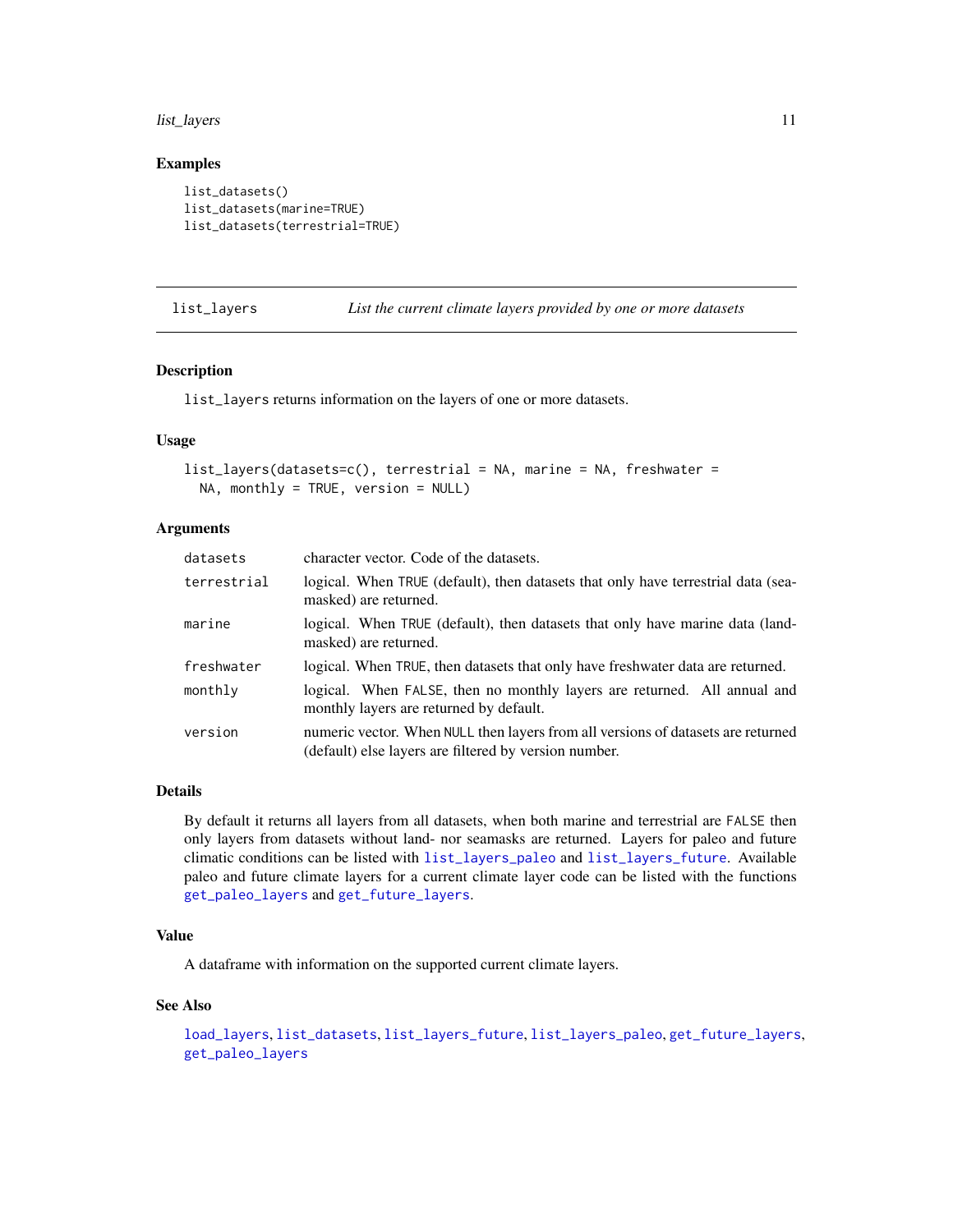### Examples

```
# list the first 5 layers
list_layers()[1:5,]
# list the layercodes all monthly layers from WorldClim
worldclim <- list_layers("WorldClim")
worldclim[!is.na(worldclim$month),]$layer_code
# list layer codes for Bio-ORACLE and MARSPEC
list_layers(c("Bio-ORACLE","MARSPEC"))$layer_code
# list the first 5 terrestrial layers
list_layers(marine=FALSE)[1:5,]
# list the first 5 marine layers
list_layers(terrestrial=FALSE)[1:5,]
# list all annual MARSPEC layers (remove monthly layers)
list_layers("MARSPEC", monthly = FALSE)
```
<span id="page-11-1"></span>list\_layers\_future *List the future climate layers provided by one or more datasets*

#### Description

list\_layers\_future returns information on the future climate layers of one or more datasets.

### Usage

```
list\_{layers\_future(datasets = c(), scenario = NA, year = NA,terrestrial = NA, marine = NA, freshwater = NA, monthly = TRUE, version =
 NULL)
```
### Arguments

| datasets    | character vector. Code of the datasets.                                                                                                   |
|-------------|-------------------------------------------------------------------------------------------------------------------------------------------|
| scenario    | character vector. Climate change scenario, e.g. "B1", "A1B", "A2".                                                                        |
| vear        | integer. Year for which you want the climate change prediction, e.g. 2100, 2200.                                                          |
| terrestrial | logical. When TRUE (default), then datasets that only have terrestrial data (sea-<br>masked) are returned.                                |
| marine      | logical. When TRUE (default), then datasets that only have marine data (land-<br>masked) are returned.                                    |
| freshwater  | logical. When TRUE, then datasets that only have freshwater data are returned.                                                            |
| monthly     | logical. When FALSE, then no monthly layers are returned. All annual and<br>monthly layers are returned by default.                       |
| version     | numeric vector. When NULL then layers from all versions of datasets are returned<br>(default) else layers are filtered by version number. |

#### Details

By default it returns all layers from all datasets, when both marine and terrestrial are FALSE then only layers without land- nor seamasks are returned.

<span id="page-11-0"></span>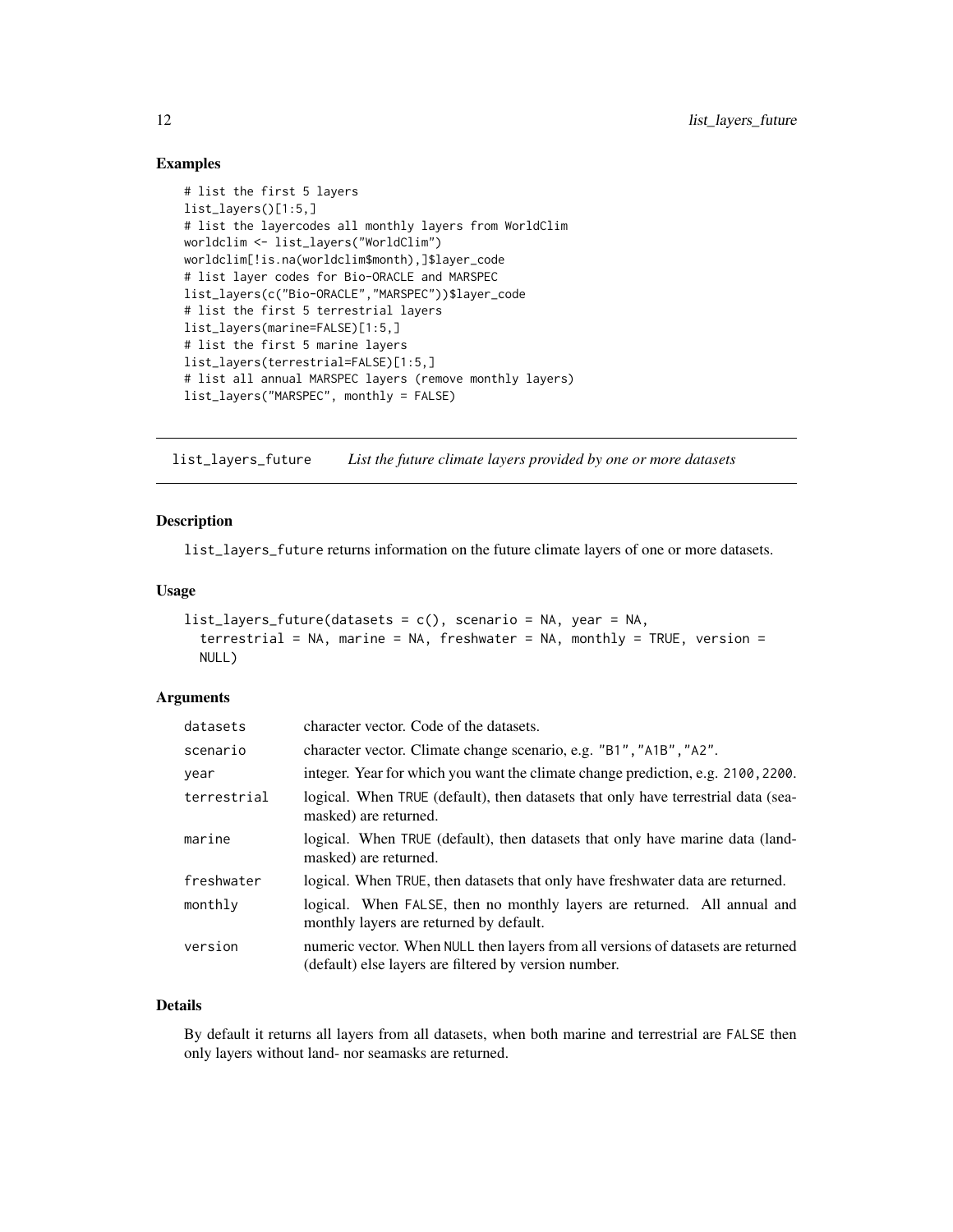### <span id="page-12-0"></span>Value

A dataframe with information on the supported future climate layers.

### See Also

```
list_layers, list_layers_paleo, list_datasets, load_layers
```
### Examples

```
# list the first 5 layers
list_layers_future()[1:5,]
# list layer codes for Bio-ORACLE with scenario B1 and year 2100
list_layers_future("Bio-ORACLE", scenario = "B1", year = 2100)$layer_code
```
<span id="page-12-1"></span>list\_layers\_paleo *List the paleo climate layers provided by one or more datasets*

### Description

list\_layers\_paleo returns information on the paleo climate layers of one or more datasets.

### Usage

```
list_layers_paleo(datasets = c(), model_name = NA, epoch = NA,
  years_ago = NA, terrestrial = NA, marine = NA, freshwater = NA, monthly =
  TRUE, version = NULL)
```
### Arguments

| datasets    | character vector. Code of the datasets.                                                                                                   |
|-------------|-------------------------------------------------------------------------------------------------------------------------------------------|
| model_name  | character vector. Paleo climate model name see the model_name column in the<br>result.                                                    |
| epoch       | character vector. Epoch for which you want the paleo layer, e.g. "mid-Holocene", "Last<br>Glacial Maximum".                               |
| years_ago   | integer. Years for which you want the paleo layer, e.g. 6000, 21000.                                                                      |
| terrestrial | logical. When TRUE (default), then datasets that only have terrestrial data (sea-<br>masked) are returned.                                |
| marine      | logical. When TRUE (default), then datasets that only have marine data (land-<br>masked) are returned.                                    |
| freshwater  | logical. When TRUE, then datasets that only have freshwater data are returned.                                                            |
| monthly     | logical. When FALSE, then no monthly layers are returned. All annual and<br>monthly layers are returned by default.                       |
| version     | numeric vector. When NULL then layers from all versions of datasets are returned<br>(default) else layers are filtered by version number. |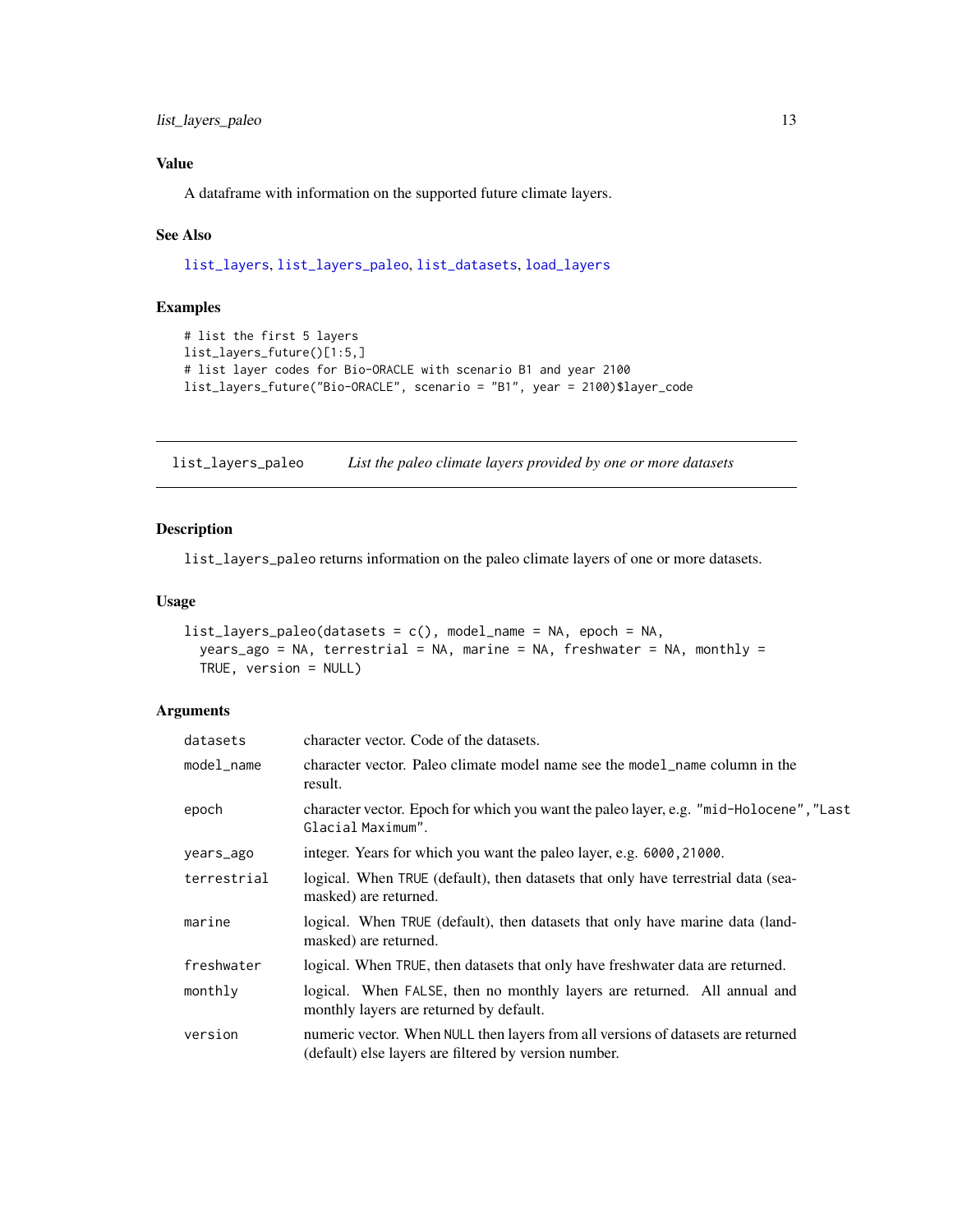### <span id="page-13-0"></span>Details

By default it returns all layers from all datasets, when both marine and terrestrial are FALSE then only layers without land- nor seamasks are returned.

### Value

A dataframe with information on the supported paleo climate layers.

### See Also

[list\\_layers](#page-10-1), [list\\_layers\\_future](#page-11-1), [list\\_datasets](#page-9-1), [load\\_layers](#page-13-1)

### Examples

```
# list the first 5 layers
list_layers_paleo()[1:5,]
# list layer codes for MARSPEC for the mid-Holocene
list_layers_paleo("MARSPEC", epoch = "mid-Holocene")$layer_code
```

```
load_layers Load layers
```
### Description

Method to load rasters from disk or from the internet. By default a RasterStack is returned but this is only possible When all rasters have the same spatial extent and resolution.

#### Usage

```
load_layers(layercodes, equalarea=FALSE, rasterstack=TRUE,
 datadir=NULL)
```
### Arguments

| lavercodes  | character vector or dataframe. Layer_codes of the layers to be loaded or dataframe<br>with a "layer_code" column.                                                                                                                                               |
|-------------|-----------------------------------------------------------------------------------------------------------------------------------------------------------------------------------------------------------------------------------------------------------------|
| equalarea   | logical. If TRUE then layers are loaded with a Behrmann cylindrical equal-area<br>projection (equalareaproj), otherwise unprojected (lonlatproj). Default is<br>FALSE.                                                                                          |
| rasterstack | logical. If TRUE (default value) then the result is a stack otherwise a list of<br>rasters is returned.                                                                                                                                                         |
| datadir     | character. Directory where you want to store the data. If NULL is passed (default)<br>then the sdmpredictors_datadir option is read. To set this run options (sdmpredictors_datadir="<)<br>preferred directory>") in every session or add it to your .RProfile. |

### Value

RasterStack or list of raster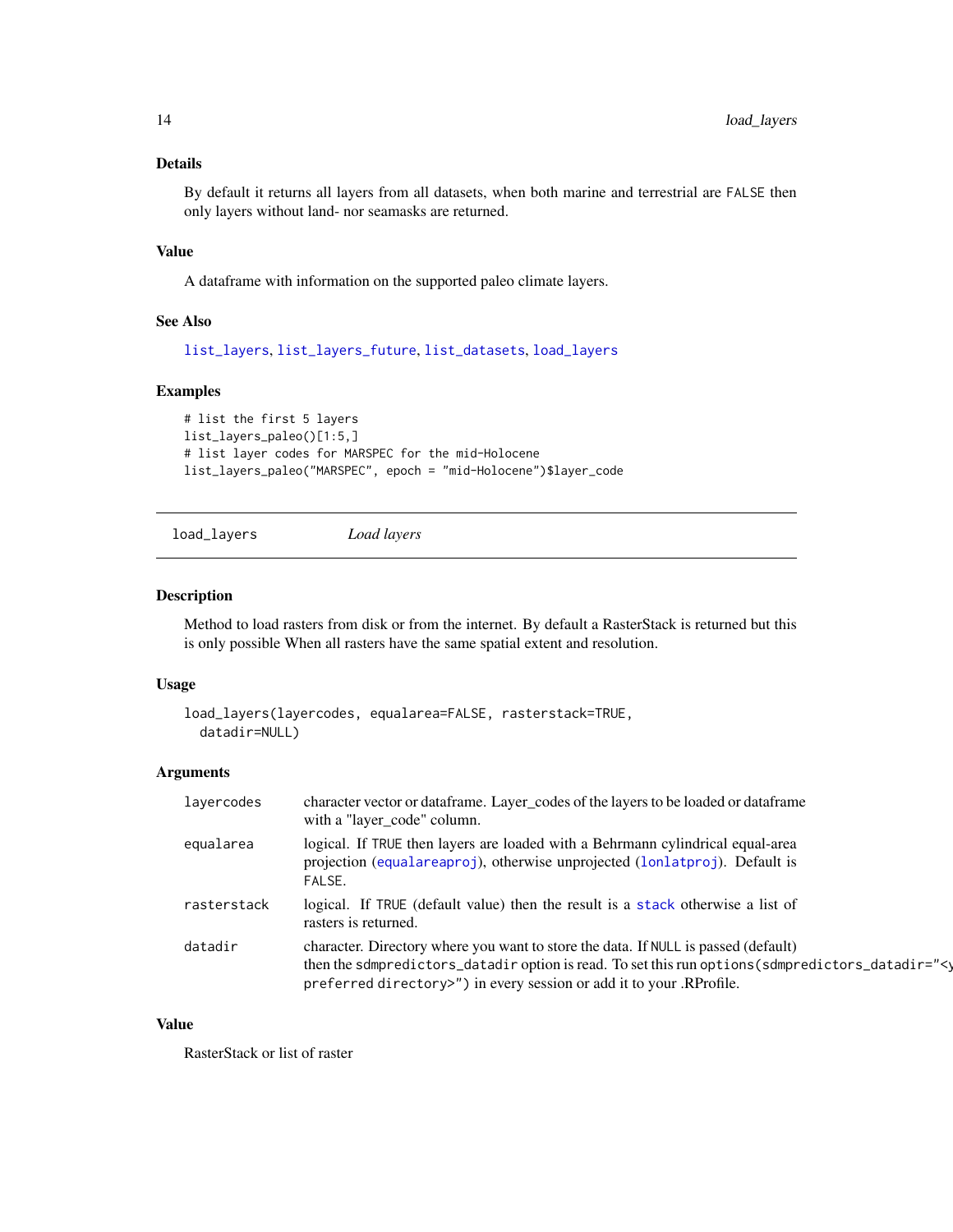#### <span id="page-14-0"></span>lonlatproj 15

### See Also

[list\\_layers](#page-10-1), [layer\\_stats](#page-8-1), [layers\\_correlation](#page-7-1)

### Examples

```
## Not run:
# warning using tempdir() implies that data will be downloaded again in the
# next R session
env <- load_layers("BO_calcite", datadir = tempdir())
```
## End(Not run)

<span id="page-14-1"></span>lonlatproj *Longitude/latitude coordinate reference system (EPSG:4326), used when using load\_layers with equal\_area = FALSE*

### Description

Longitude/latitude coordinate reference system (EPSG:4326), used when using load\_layers with equal\_area = FALSE

#### Usage

lonlatproj

#### Format

An object of class CRS of length 1.

<span id="page-14-2"></span>pearson\_correlation\_matrix

*Calculate the Pearson correlation coefficient matrix for a rasterstack*

### Description

Calculate the Pearson correlation coefficient matrix for a rasterstack

#### Usage

```
pearson_correlation_matrix(x, cachesize = 20, same_mask = FALSE)
```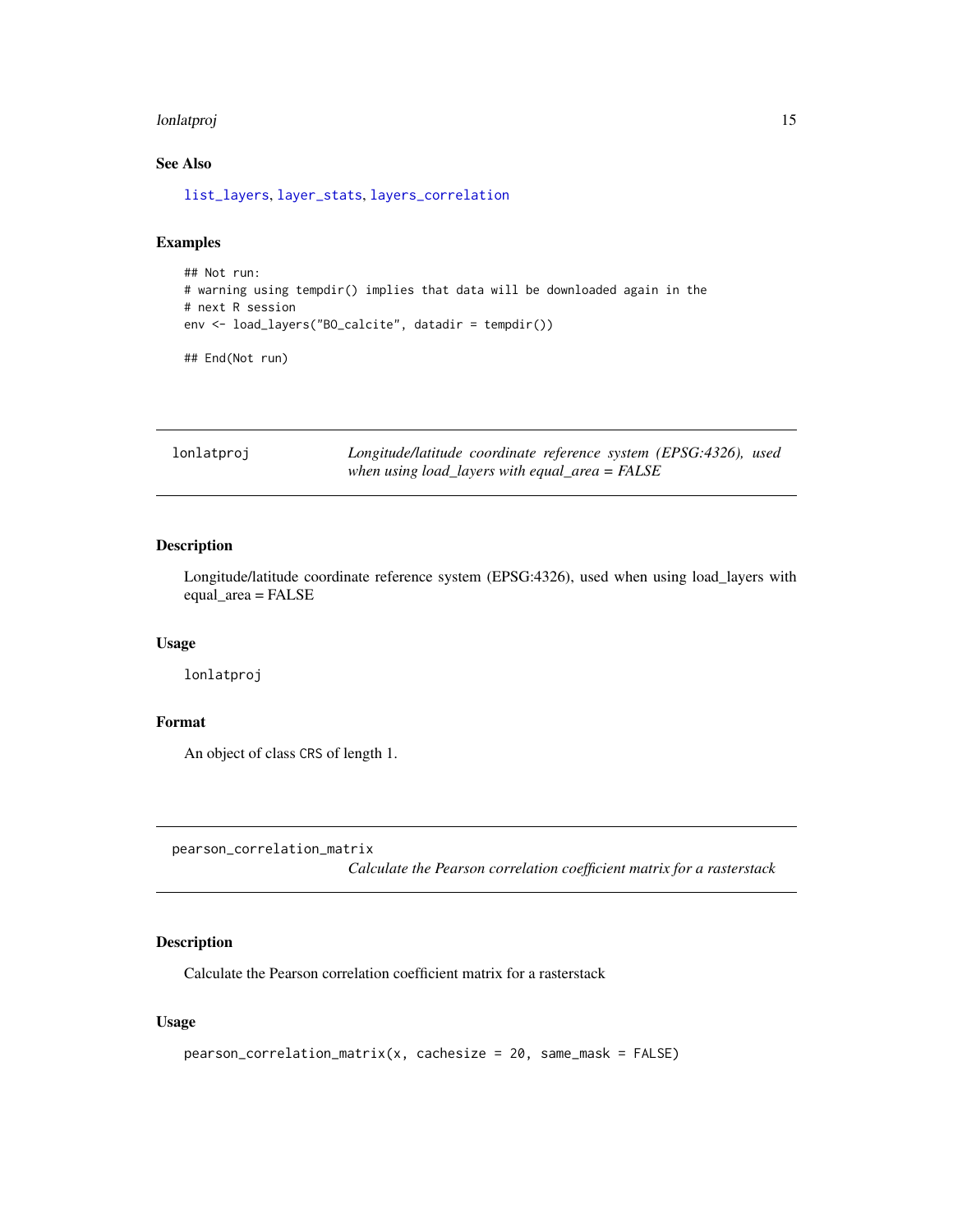#### <span id="page-15-0"></span>Arguments

| $\mathsf{x}$ | RasterStack. The stack of rasters you want to calculate the Pearson correlation<br>coefficient matrix for. This can be obtained by calling load layers.                                  |
|--------------|------------------------------------------------------------------------------------------------------------------------------------------------------------------------------------------|
| cachesize    | integer. For how many rasters should the values be kept in local memory. By<br>default this is set to 20, a parameter which works reasonably well on a windows<br>computer with 8GB RAM. |
| same_mask    | logical. Whether we can assume that the mask is the same for all layers (same<br>NA values), default is FALSE.                                                                           |

### Value

A correlation matrix.

### See Also

[layers\\_correlation](#page-7-1) [plot\\_correlation](#page-15-1) [load\\_layers](#page-13-1)

### Examples

```
## Not run:
# calculate correlation between SST and salinity in the Baltic Sea
# warning using tempdir() implies that data will be downloaded again in the
# next R session
x <- load_layers(c("BO_sstmax", "BO_salinity"), datadir = tempdir())
e <- extent(13, 31, 52, 66)
baltics <- crop(x, e)
print(pearson_correlation_matrix(baltics))
## End(Not run)
```
<span id="page-15-1"></span>plot\_correlation *Plot the correlation matrix for the provided layercodes*

### Description

#' plot\_correlation creates a plot of the correlation between different layers

### Usage

```
plot_correlation(layers_correlation, prettynames = list(),
 palette = c("#2c7bb6", "#abd9e9", "#ffffbf", "#fdae61", "#d7191c"))
```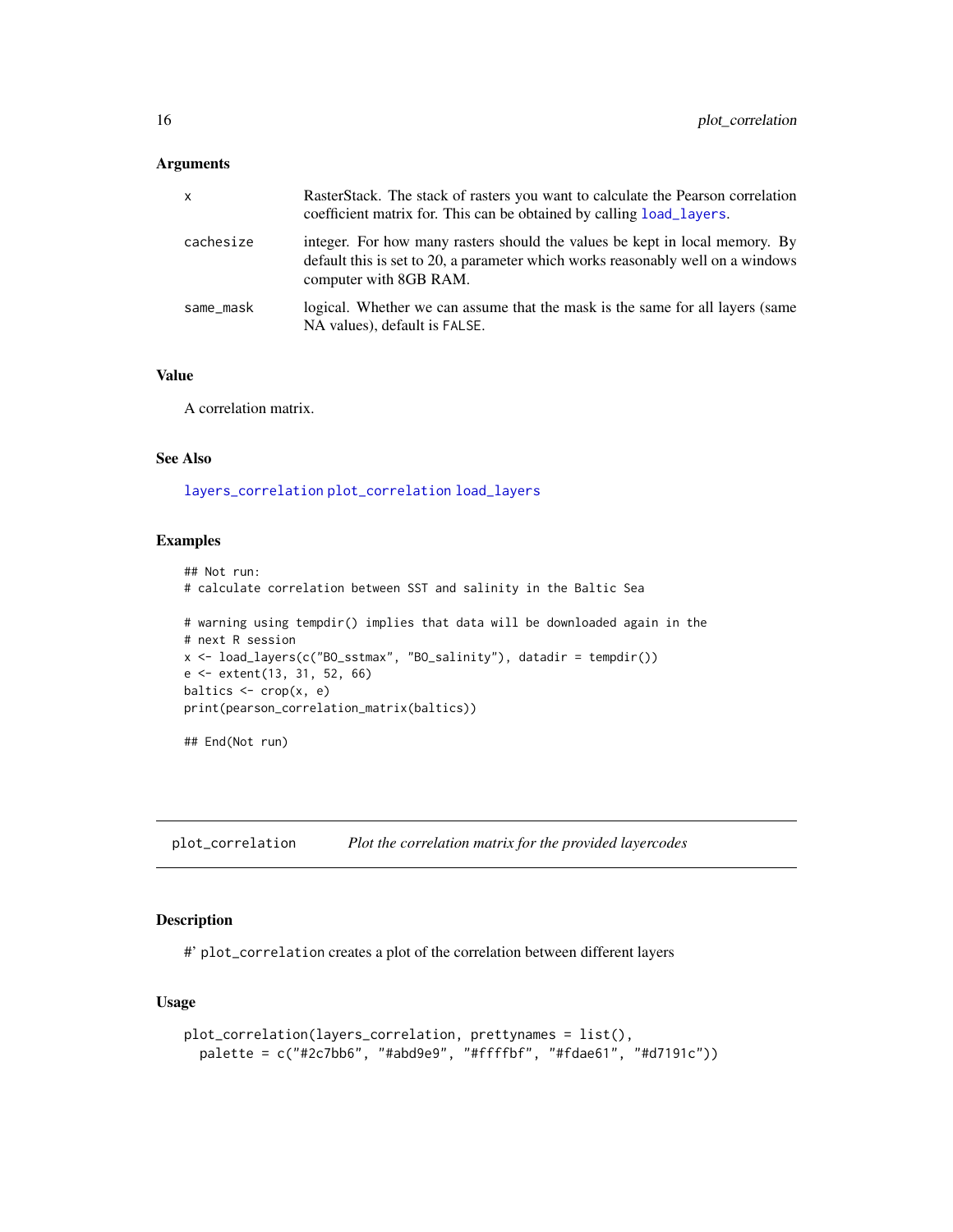### <span id="page-16-0"></span>sdmpredictors and the state of the state of the state of the state of the state of the state of the state of the state of the state of the state of the state of the state of the state of the state of the state of the state

#### **Arguments**

| layers_correlation |                                                                                                                                                         |
|--------------------|---------------------------------------------------------------------------------------------------------------------------------------------------------|
|                    | matrix or data frame. A square matrix with the layers correlations you want to<br>plot as returned by layers_correlation or pearson_correlation_matrix. |
| prettynames        | list. Optional list with as names the layercodes and as values the name of the<br>layer to be used in the plot.                                         |
| palette            | character vector, optional vector with 5 entries for the range of colors to be used<br>for the correlation matrix plot.                                 |

### Details

This function requires ggplot2 and plots the correlations for the layers in the same order as the layercodes are provided to this function.

### Value

A ggplot object that can be printed or saved.

#### See Also

[layers\\_correlation](#page-7-1) [pearson\\_correlation\\_matrix](#page-14-2) [list\\_layers](#page-10-1) [layer\\_stats](#page-8-1) [correlation\\_groups](#page-2-1)

#### Examples

```
correlation <- layers_correlation(c("BO_calcite", "BO_damin", "MS_bathy_5m"))
p <- plot_correlation(correlation)
print(p)
```
sdmpredictors *sdmpredictors: Species Distribution Modeling Predictor Datasets*

#### Description

Terrestrial and marine predictors for species distribution modeling from multiple sources, including WorldClim (<https://www.worldclim.org/>), Bio-ORACLE (<https://bio-oracle.org/>) and MARSPEC (<http://www.marspec.org/>).

### References

WorldClim: Hijmans, R.J., S.E. Cameron, J.L. Parra, P.G. Jones and A. Jarvis (2005). Very high resolution interpolated climate surfaces for global land areas. International Journal of Climatology 25: 1965-1978. (doi: [10.1002/joc.1276\)](https://doi.org/10.1002/joc.1276)

ENVIREM: Title, P. O. and Bemmels, J. B. (2017). envirem: An expanded set of bioclimatic and topographic variables increases flexibility and improves performance of ecological niche modeling. Ecography (Cop.). in press. (doi: [10.1111/ecog.02880\)](https://doi.org/10.1111/ecog.02880)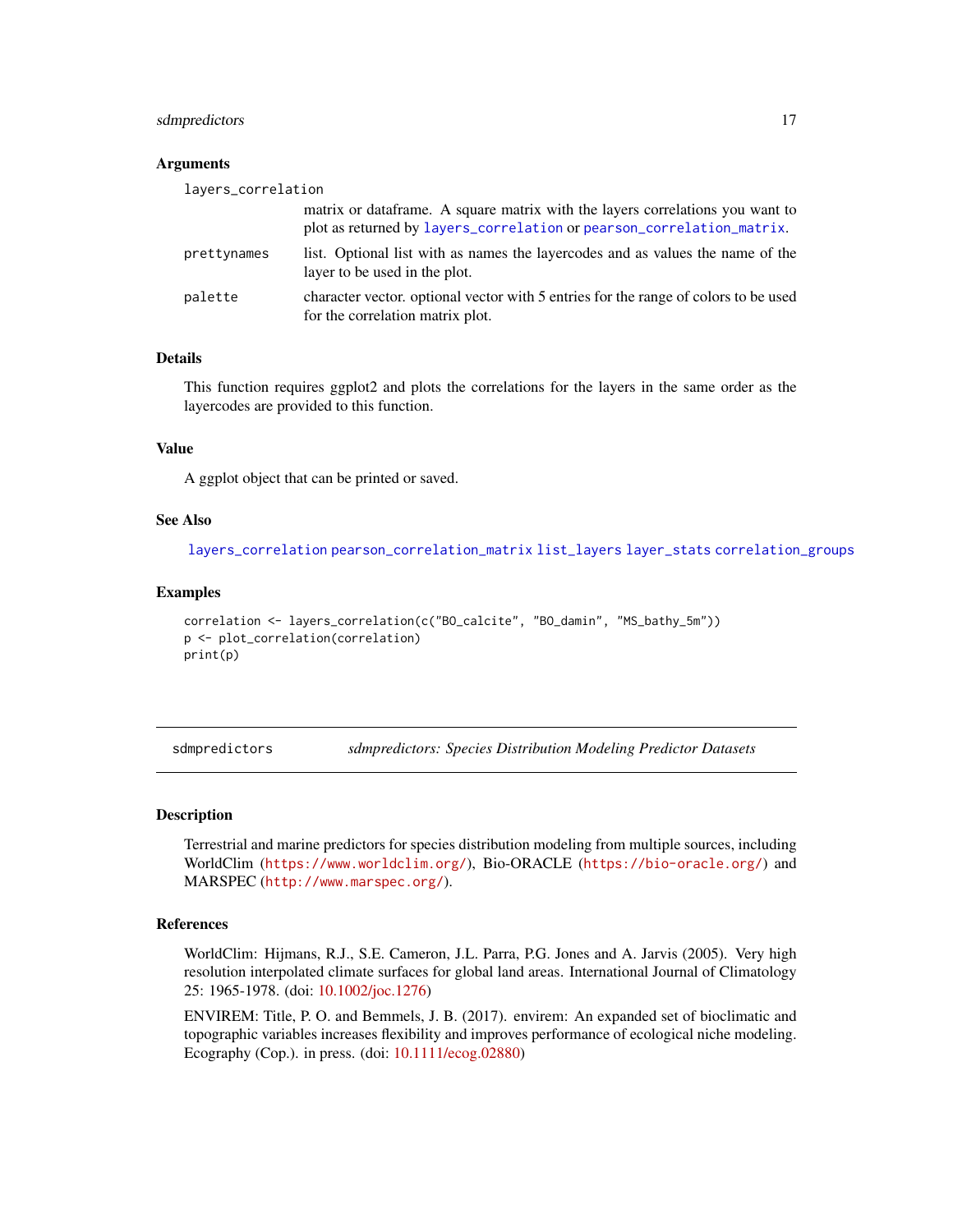<span id="page-17-0"></span>Bio-ORACLE: Tyberghein L., Verbruggen H., Pauly K., Troupin C., Mineur F. & De Clerck O. (2012) Bio-ORACLE: a global environmental dataset for marine species distribution modeling. Global Ecology and Biogeography (doi: [10.1111/j.14668238.2011.00656.x\)](https://doi.org/10.1111/j.1466-8238.2011.00656.x).

Assis, J., Tyberghein, L., Bosh, S., Verbruggen, H., Serrao, E. A., & De Clerck, O. (2017). Bio-ORACLE v2.0: Extending marine data layers for bioclimatic modelling. Global Ecology and Biogeography. (doi: [10.1111/geb.12693\)](https://doi.org/10.1111/geb.12693)

MARSPEC: Sbrocco, EJ and Barber, PH (2013) MARSPEC: Ocean climate layers for marine spatial ecology. Ecology 94: 979. (doi: [10.1890/121358.1\)](https://doi.org/10.1890/12-1358.1)

sdm\_to\_bo *Translate file name from sdmpredictors to bio-oracle*

### Description

Translate file name from sdmpredictors to bio-oracle

#### Usage

sdm\_to\_bo(sdm)

#### Arguments

sdm the name of the sdm string

#### Value

A string with the name of the same file in bio-oracle

```
sdm_to_bo("BO2_tempmean_ss.tif")
sdm_to_bo("BO21_RCP26_2050_curvelltmax_bdmax.tif")
```